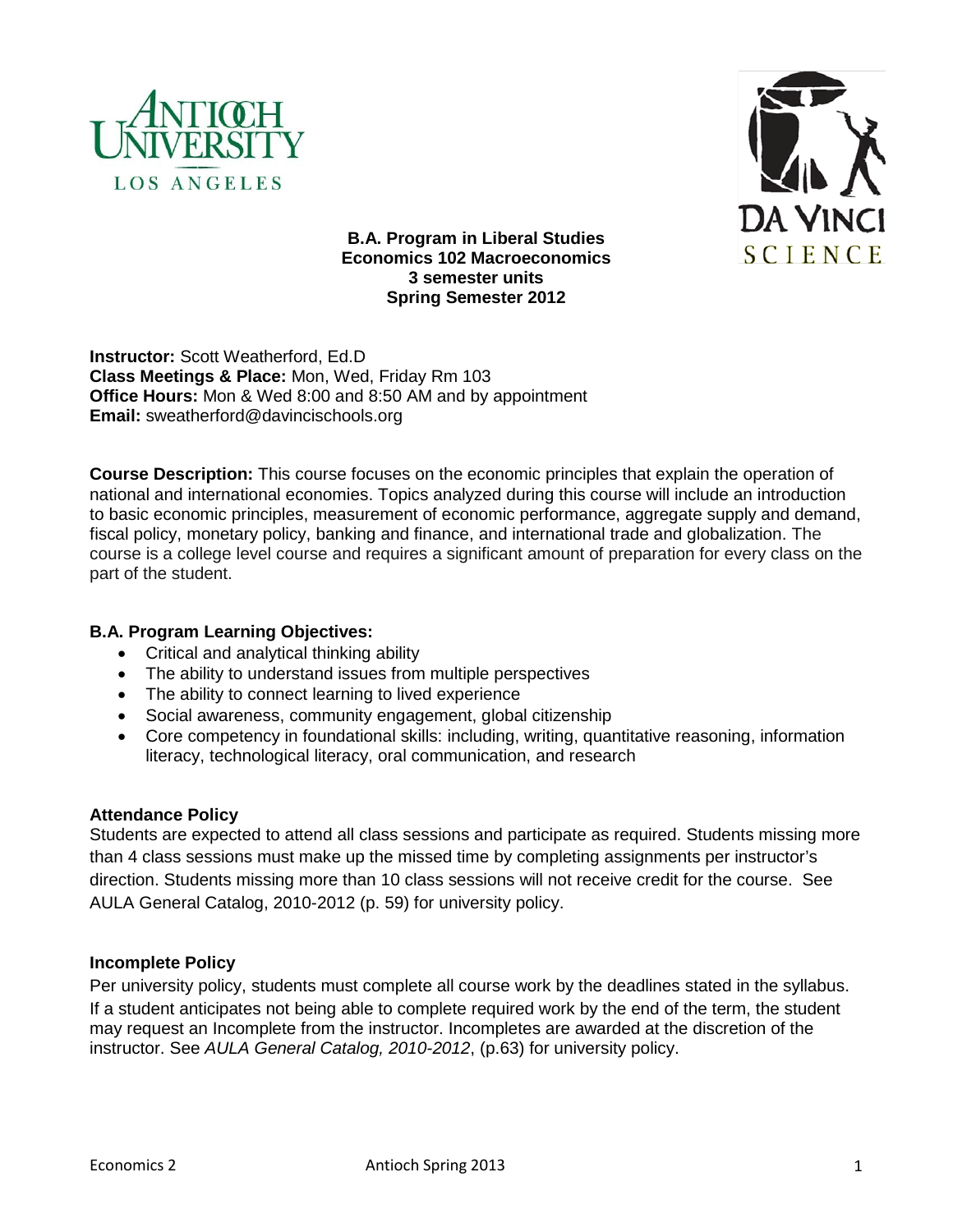# **Course Objectives**

Upon completion of this course the student will be able to:

1. Define and describe the principal tools and concepts of economics, including scarcity, opportunity costs, demand and supply and pricing.

2. Measure economic performance, including unemployment and GDP.

3. Describe and discuss the principal tools of fiscal policy.

4. Evaluate the operations of private banks and the role the private banking system plays in our economy.

5. Identify the principal tools of monetary policy available to the Federal Reserve System and assess how they are utilized to correct problems of unemployment and inflation.

6. Describe and analyze international trade and its effect on global economies.

# **Evaluation Criteria**

The final evaluation will address the extent to which students have met the learning objectives listed above, as demonstrated in:

• Active contributions to classroom discussion demonstrating constructive dialogue with peers •Depth and critical perspective in papers and exams

•Development of understanding of the selected texts and analytical skill over the course of the term including in papers, quizzes, and tests.

Additionally, the specific components of the course grade are approximately as follows:

| $\bullet$ | Intro to Economic Concepts                                  | 10% |
|-----------|-------------------------------------------------------------|-----|
| $\bullet$ | Measurement of Economic Performance                         | 15% |
| $\bullet$ | <b>Fiscal Policy</b>                                        | 15% |
| $\bullet$ | <b>Monetary Policy</b>                                      | 15% |
| $\bullet$ | <b>Banking and Finance</b>                                  | 15% |
| $\bullet$ | International trade, globalization, and foreign development | 15% |
|           | Quality of work                                             | 5%  |
|           | Accountability to deadlines, directions, etc.               | 10% |

#### **Plagiarism Policy**

Plagiarism – that is, the intentional or unintentional borrowing of another persons' ideas, images, research, or data without citation -- is a serious breach of academic integrity that results in sanctions, including dismissal from the University. Please consult Diana Hacker's A Writer's Reference, 6th ed., pp. 344-347 for specific guidance on avoiding plagiarism while taking notes, summarizing, paraphrasing, and quoting from sources. Students committing plagiarism will be also be subject to disciplinary action from Da Vinci Schools as well as from the University.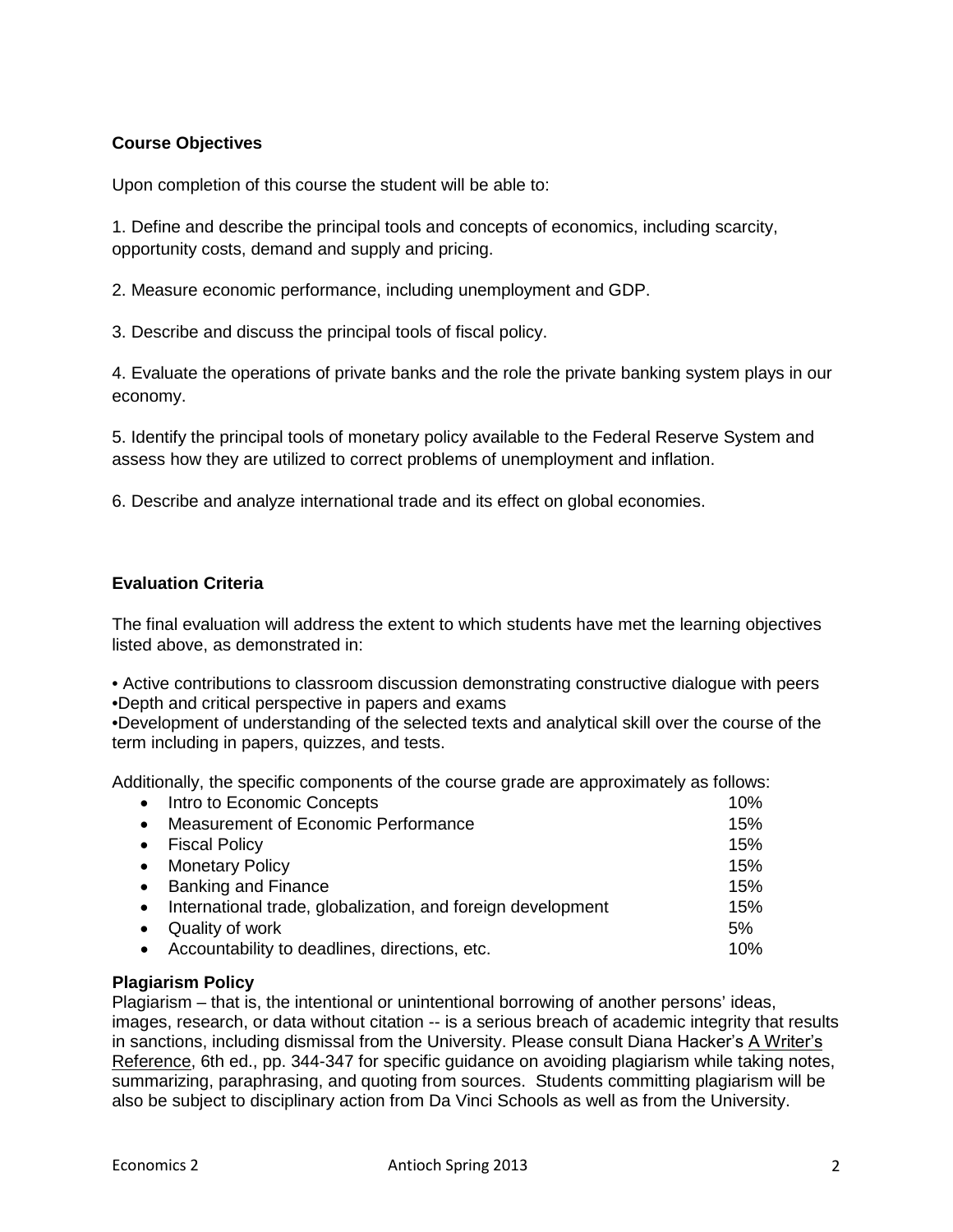#### **Student Conduct Policy**

Respectful conduct is expected of students on the campus at all times, both inside and outside the classroom. See *AULA General Catalog, 2010-2012*, (p.59 &71) for further details re: Antioch University Los Angeles policy.

#### **Students with Disabilities**

Any student with a documented disability (physical, learning, or psychological) needing academic accommodations should contact the Disability Services Office (310-578-1080, ext. 441) as early in the semester as possible. All discussions will remain confidential.

#### **Required Text:**

[Principles of Macroeconomics](http://www.amazon.com/dp/0538453559/ref=rdr_ext_tmb) b[yJohn B. Taylor,](http://www.amazon.com/s/ref=rdr_ext_aut?_encoding=UTF8&index=books&field-author=John%20B.%20Taylor) Akila [Weerapana.](http://www.amazon.com/s/ref=rdr_ext_aut?_encoding=UTF8&index=books&field-author=Akila%20Weerapana) South-Western College/West; 7th edition.

# *Tentative* **Schedule, Outline of Class Discussions, Readings, Assessments & Assignments**

| Unit I Intro to Economic Concepts | Weeks 1-3 |
|-----------------------------------|-----------|
|                                   |           |

#### *Readings:*

[Principles of Macroeconomics,](http://www.amazon.com/dp/0538453559/ref=rdr_ext_tmb) Chapters 1, 2, 3 Reading: Nobel Prize winner Robert Lucas discusses how macroeconomics is done

#### *Topics:*

*Scarcity, price system, opportunity costs, supply, demand, equilibrium, price floors and ceilings, elasticity.* 

#### *Assessments:*

Problem set 1 Quiz #1 (Open Note)

| Unit II Measurement of Economic Performance | Weeks 4-6 |
|---------------------------------------------|-----------|
| Readings:                                   |           |

[Principles of Macroeconomics,](http://www.amazon.com/dp/0538453559/ref=rdr_ext_tmb) Chapters 5,6,8 Reading: Nobel Prize winner Ed Prescott on Why Americans work more than Europeans.

#### *Topics*:

*GDP, unemployment, inflation, labor markets*

#### *Assessments:*

Problem sets 2,3 Quiz #2 Test #1

**Unit III Aggregate Supply and Demand Weeks 7-8**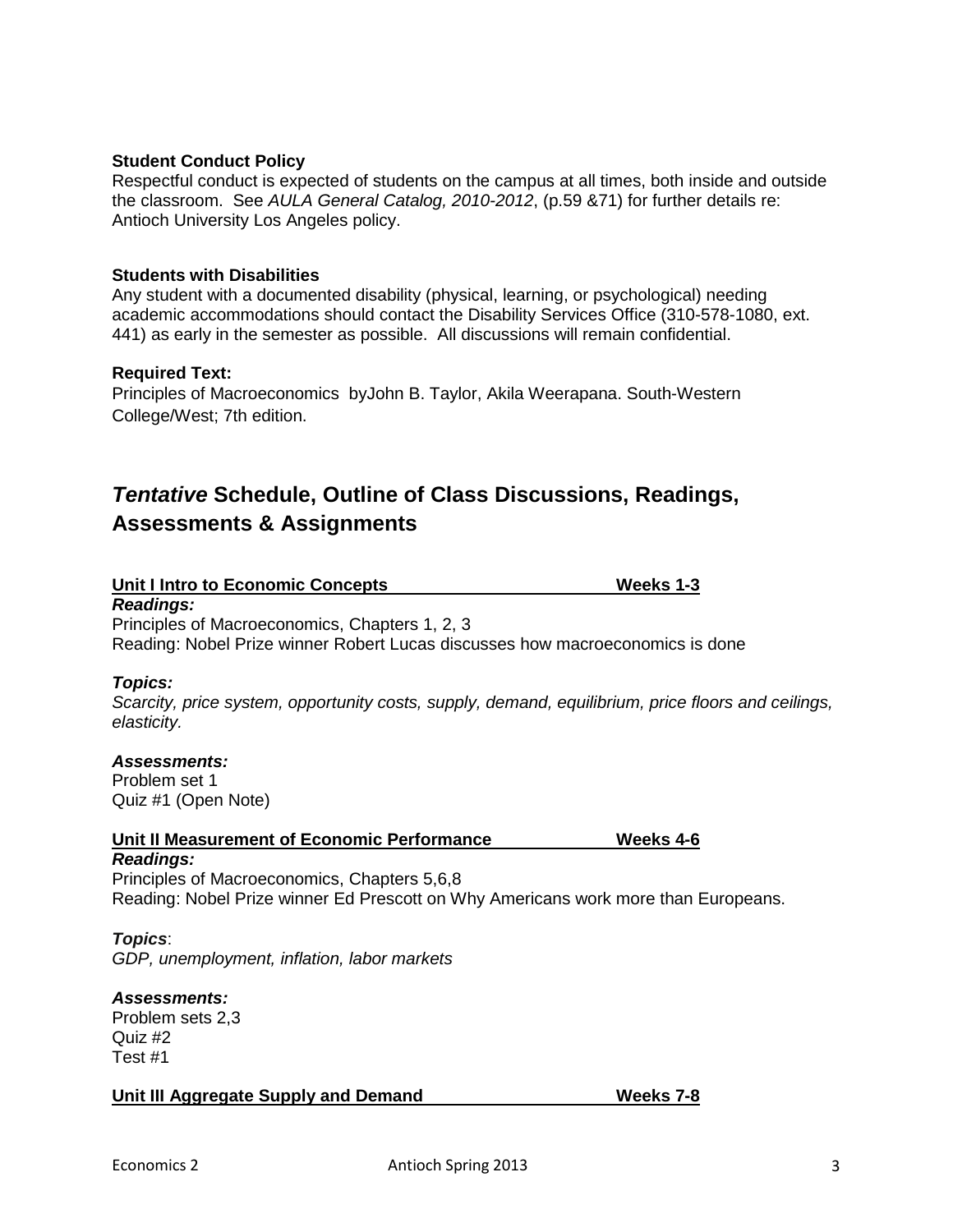## *Readings:*

[Principles of Macroeconomics,](http://www.amazon.com/dp/0538453559/ref=rdr_ext_tmb) Chapters 12,13 Christina Romer. "Lessons from 1937." Jul 18, 2009. *The Economist*.

#### *Topics*:

*Aggregate supply and demand, movements along the curves, price shocks, recessions* 

#### *Assessments:*

Problem set 4 Quiz #3

*Readings:*

#### **Unit IV Fiscal Policy Weeks 9-10**

Principles of Macroeconomics, Chapter 14

*"Taxing the rich is good for the economy",* Robert Reich, April 12, 2012. American Public Media. "*3 views on best way to curb US debt*" October 24, 2012 Christian Science Monitor.

#### *Topics:*

*Deficits, budgets, discretionary spending, Keynesian policies*

#### *Assessments:*

Problem set 5 Mid Term

#### **Unit V Monetary Policy Contract Contract Contract Contract Contract Contract Contract Contract Contract Contract Contract Contract Contract Contract Contract Contract Contract Contract Contract Contract Contract Contract**

#### *Readings:*

[Principles of Macroeconomics,](http://www.amazon.com/dp/0538453559/ref=rdr_ext_tmb) Chapter 15 "How to End This Depression", Paul Krugman May 24 2012 New York Review of Books. "Fed Policies have aided growth without undue fallout", Nov 5 2012 Reuters. "Bank of Japan boosts stimulus for sagging economy, markets unimpressed", Oct 30 2012 Reuters.

#### *Topics:*

*Federal Reserve, monetary tools, money supply, exchange rates*

#### *Assessments:*

Problem set 6 Quiz #4 Project: Using fiscal and monetary policy, tackle a hypothetical recession and argue why your set of policies is necessary and appropriate.

#### **Unit VI Banking & Finance Weeks 13-14**

#### *Readings:*

[Principles of Macroeconomics,](http://www.amazon.com/dp/0538453559/ref=rdr_ext_tmb) Chapter 16 Paul Krugman. Apr 2, 2010. "Financial Reform 101." New York Times. Gary Gorton. "Slapped in the Face by the Invisible Hand: Banking and the Panic of 2007." Wednesday Nov 10: *Recovery from Depression / Current Economic Outlook*

#### *Topics:*

*Capital, finance, efficient market theory, role of government in financial markets*